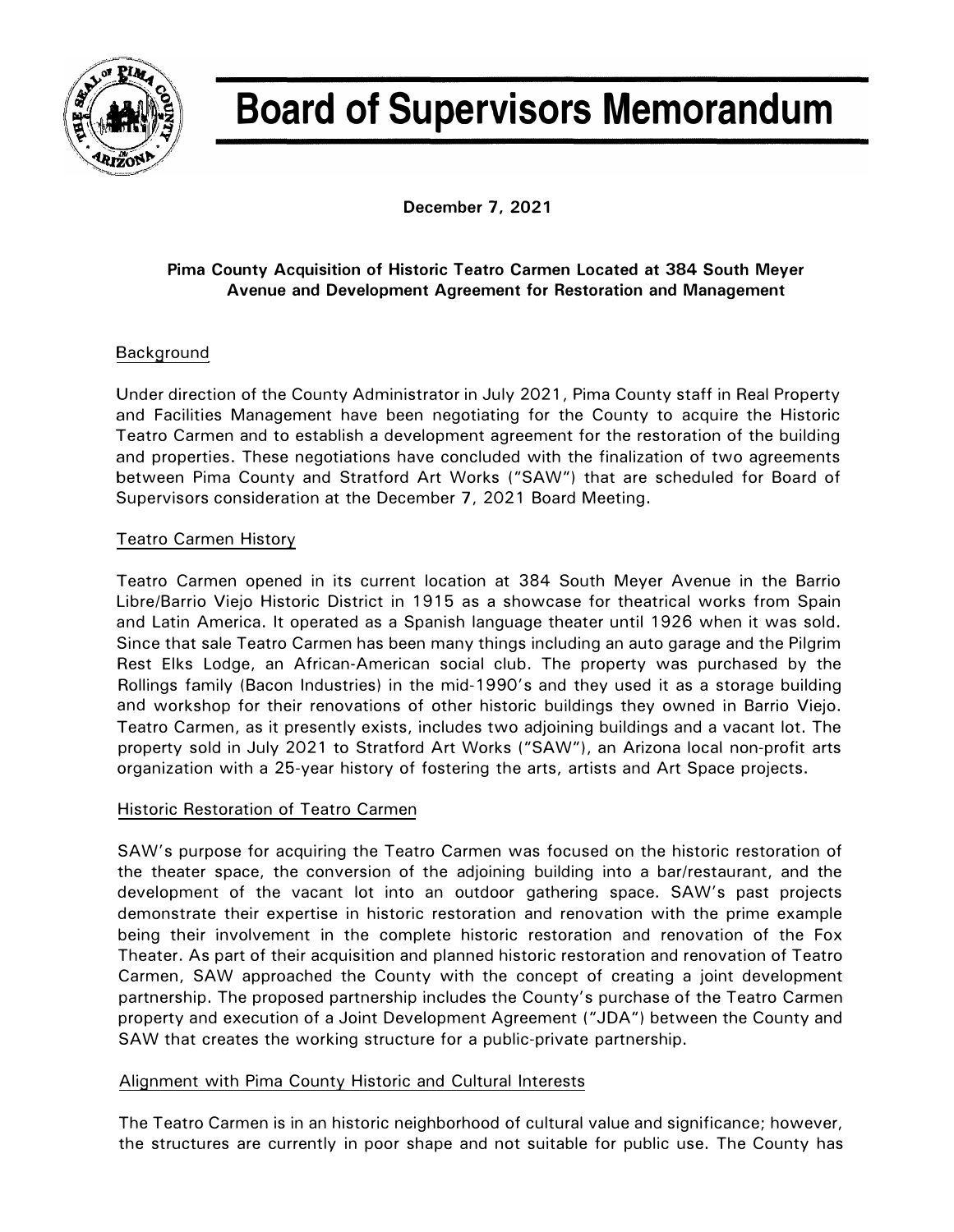The Honorable Chair and Members, Pima County Board of Supervisors **Re: Pima County Acquisition of Historic Teatro Carmen Located at 384 South Meyer Avenue and Development Agreement for Restoration and Management**  December 7, 2021 Page 2

determined that rehabilitating and restoring the property and structures will improve the community, promote economic development, and is consistent with the County's Sonoran Desert Conservation Plan, Historic and Cultural Conservation element.

The County has a longstanding practice of facilitating cultural and historic conservation and preservation. We own a diversity of historic properties such as Mission Gardens, the Historic Courthouse, Sonoran Desert Museum, Old Tucson, Canoa Ranch, the west side of Tumamoc Hill and the Carnegie Desert Laboratory National Historic Landmark, Colossal Cave, the Pantano Townsite, the Anza National Historic Trail, and a number of archaeological parks and preserves as well as several historic working ranches. In almost all instances the County has leased the facility for operational purposes to a nonprofit dedicated to the primary purpose of the facility.

In this same spirit, and through partnership with SAW, Teatro Camen is envisioned to be a multi-cultural hub for the broader Tucson community and a unique one-of-its-kind historical asset within the Barrio Libre/Barrio Viejo Historic District. Upon completion of renovations, the theater portion of the property will seat up to 300 people and will be used as a venue for live performances and for other functions such as a live music venue, a film venue, or a social gathering and special events venue. The bar/restaurant areas will be open to the public and the outdoor space will be used in conjunction with the two restored and renovated buildings.

#### Acquisition and Management Structure

It is the County's intent to acquire Teatro Carmen from SAW and enter into the JOA. The purchase price is \$1,100,286, which reflects the appraised value of the properties and agreed to reimbursable expenses of SAW.

In addition, as part of the JOA the County will be providing up to \$1,000,000 to rehabilitate and restore the building and property. The first \$500,000 of this commitment will be provided within 30 days of execution of the JOA. The second \$500,000 of the County's commitment will be provided if, and only when, SAW has received and the County has verified an amount equal to the \$500,000 from other public or private sources or contributions. Pima County Facilities Management and the Office of Sustainability will actively participate in oversight of the rehabilitation.

When the restoration project is completed it is the County's intent to enter into a long term Operation Agreement with SAW for the management of the Teatro Carmen property, provided that they have fulfilled all of their obligations of the JOA.